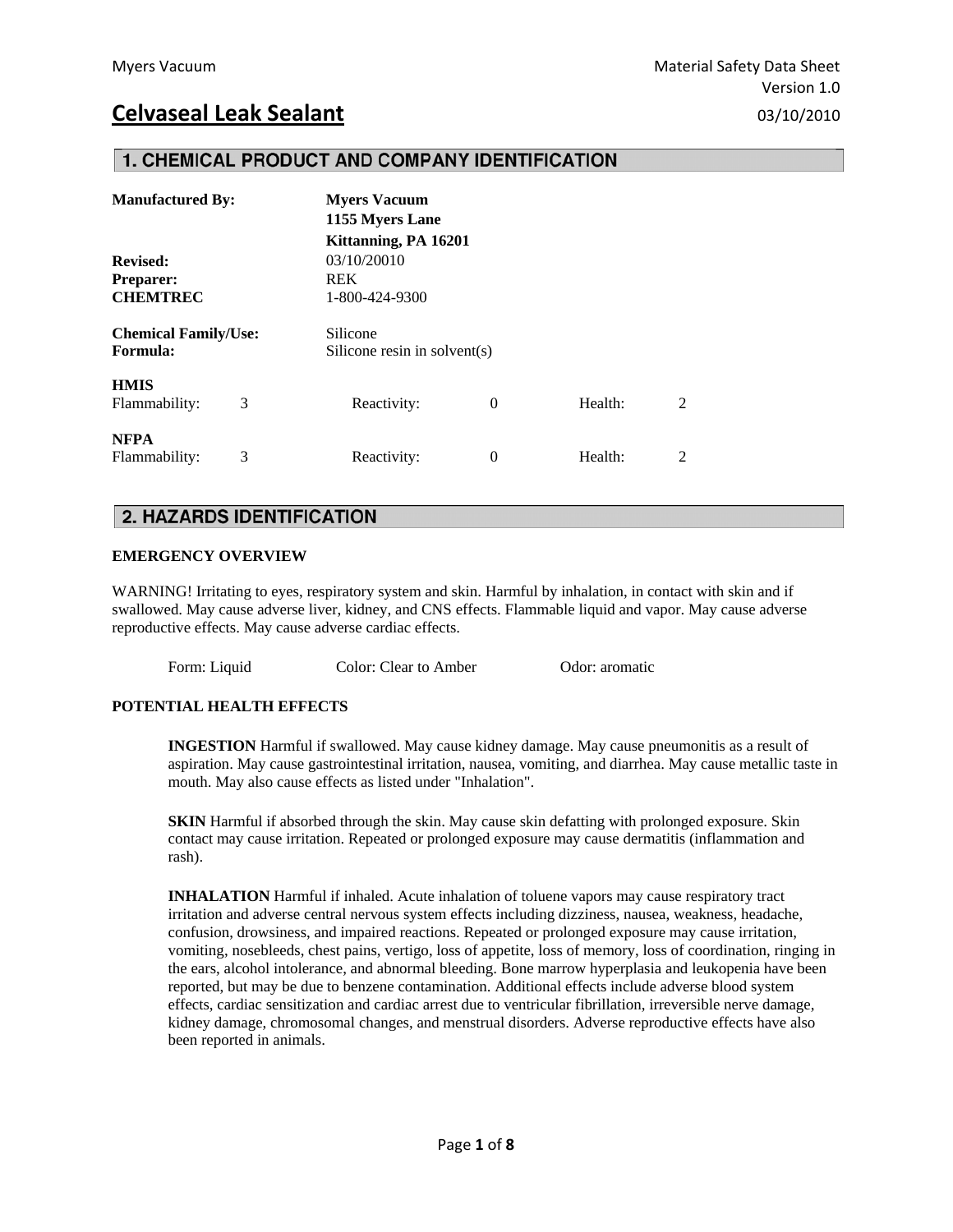**EYES** May cause eye burns. Irritation with redness, swelling, pain, and tearing.

 **MEDICAL CONDITIONS AGGRAVATED** Respiratory disorder Central nervous system disorders. Cardiovascular disorders. Pre-existing liver or kidney disorders. Skin disorders.

 **SUBCHRONIC (TARGET ORGAN )** Respiratory disorder; Dermatitis; Reproductive hazard.; Central nervous system damage.; Liver and kidney damage.; Bone marrow and hematopoietic (blood forming) system; Cardiovascular effects.

 **CHRONIC EFFECTS / CARCINOGENICITY** This product or one of its ingredients present at 0.1% or more is NOT listed as a carcinogen or suspected carcinogen by NTP, IARC, or OSHA.

 **ROUTES OF EXPOSURE** Inhalation; Dermal; Eyes; Oral.

### 3. COMPOSITION / INFORMATION ON INGREDIENTS

| PRODUCT COMPOSITION                                                                                               | CAS REG NO. | <b>WGT. %</b> |
|-------------------------------------------------------------------------------------------------------------------|-------------|---------------|
| <b>A. HAZARDOUS</b>                                                                                               |             |               |
| Toluene                                                                                                           | 108-88-3    | $10 - 30 %$   |
| 2-Propanol                                                                                                        | $67-63-0$   | $5 - 10 %$    |
| <b>B. NON-HAZARDOUS</b>                                                                                           |             |               |
| Dichlorodimethylsilane polymer with<br>dichlorodiphenylsilane, trichloromethylsilane and<br>trichlorophenylsilane | 28630-33-3  | $60 - 90 %$   |

### **4. FIRST AID MEASURES**

**INGESTION** Do not induce vomiting. Slowly dilute with 1-2 glasses of water or milk and seek medical attention. Never give anything by mouth to an unconscious person

**SKIN** Wash off with soap and water. Remove and wash contaminated clothing before re-use. Get medical attention if irritation persists.

**INHALATION** If inhaled, remove to fresh air. If not breathing give artificial respiration using a barrier device. If breathing is difficult give oxygen. Get medical attention

**EYES** In case of contact, immediately flush eyes with plenty of water for at least 15 minutes and get medical attention if irritation persists.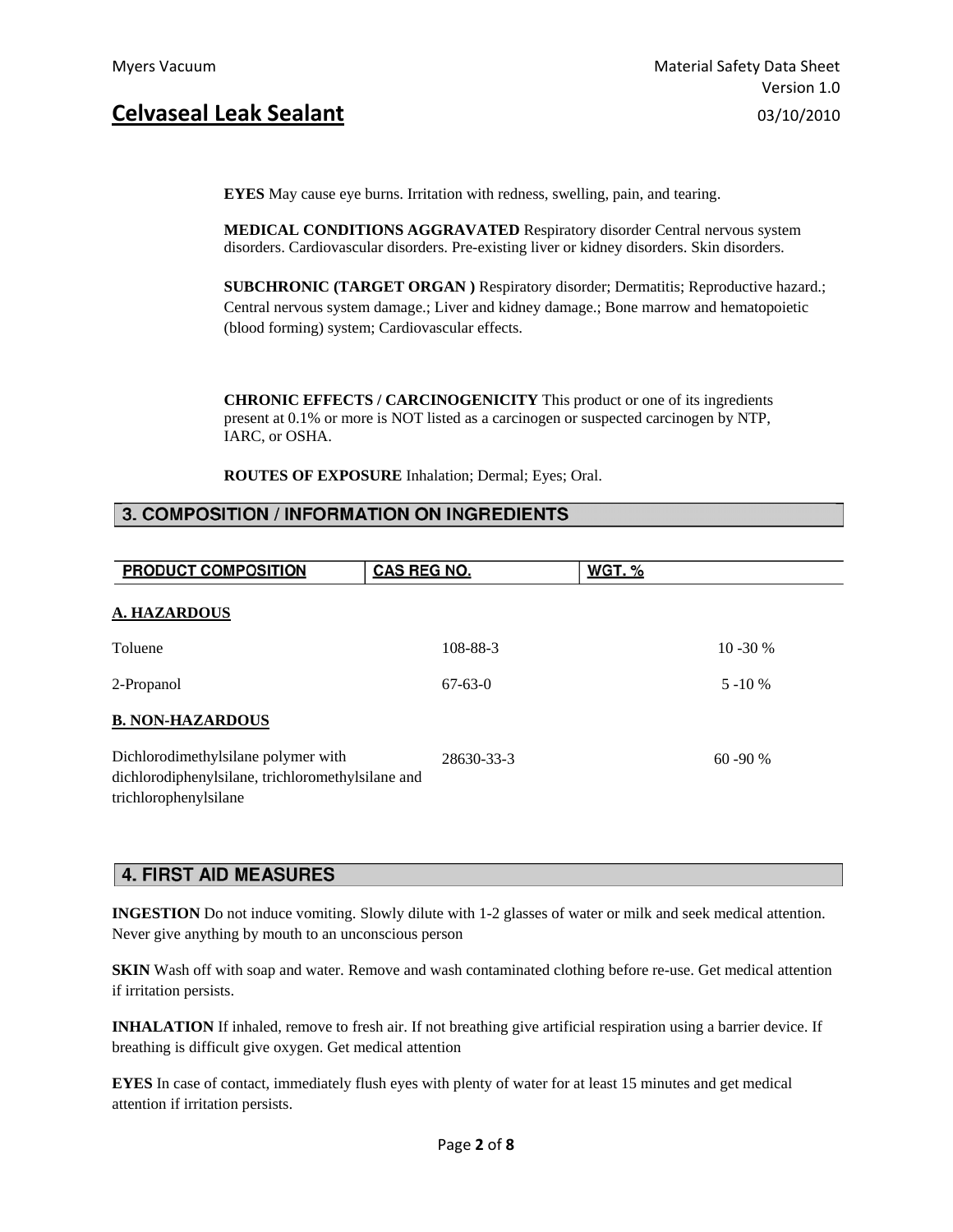**NOTE TO PHYSICIAN** More severe effects if alcohol is consumed. Stimulants such as epinephrine may induce ventricular fibrillation. Aspiration may cause severe lung damage. Evacuate stomach in a way which avoids aspiration. Contains toluene. The metabolism of other solvents may be inhibited resulting in a potentiation of toxic effects of those chemicals. Uptake is directly proportional to the amount of body fat. Blood levels may be cumulative when exposure is extended.

### **5. FIRE-FIGHTING MEASURES**

**FLASH POINT:** 17 °C; 63 °F **METHOD:** closed cup **IGNITION TEMPERATURE:** Unknown **FLAMMABLE LIMITS IN AIR -LOWER (%):** Unknown **FlAMMABLE LIMITS IN AIR -UPPER (%): SENSITIVITY TO MECHANICAL IMPACT: SENSITIVITY TO STATIC DISCHARGE:** 

Unknown No Sensitivity to static discharge is expected; material has a flash point below 200 F.

#### **EXTINGUISHING MEDIA**

All standard extinguishing agents are suitable.

### **SPECIAL FIRE FIGHTING PROCEDURES**

Flammable, Wear respiratory protection.

### **6. ACCIDENTAL RELEASE MEASURES**

**ACTION TO BE TAKEN IF MATERIAL IS RELEASED OR SPILLED** Remove all sources of ignition. Wear proper protective equipment as specified in the protective equipment section. Warn other workers of spill. Increase area ventilation. Person not trained should evacuate area. Wipe, scrape, or soak up in an inert material and put in a container intended for flammable materials for disposal.

### **7. HANDLING AND STORAGE**

**PRECAUTIONS TO BE TAKEN IN HANDLING AND STORAGE** Use ground strap and appropriate precautions for dispensing flammable liquids. Avoid contact with skin and eyes. Avoid accidental ingestion of this material. Wash hands and face before eating, drinking, smoking, using toilet facilities, or applying cosmetics. Avoid inhalation of vapour or mist. Attention: Not for injection into humans. Keep away from children. May generate formaldehyde at temperatures greater than 150 C (300 F). See Section 10 of MSDS for details

**STORAGE:** Keep container tightly closed. Recommended storage in original container below 30'C (85'F).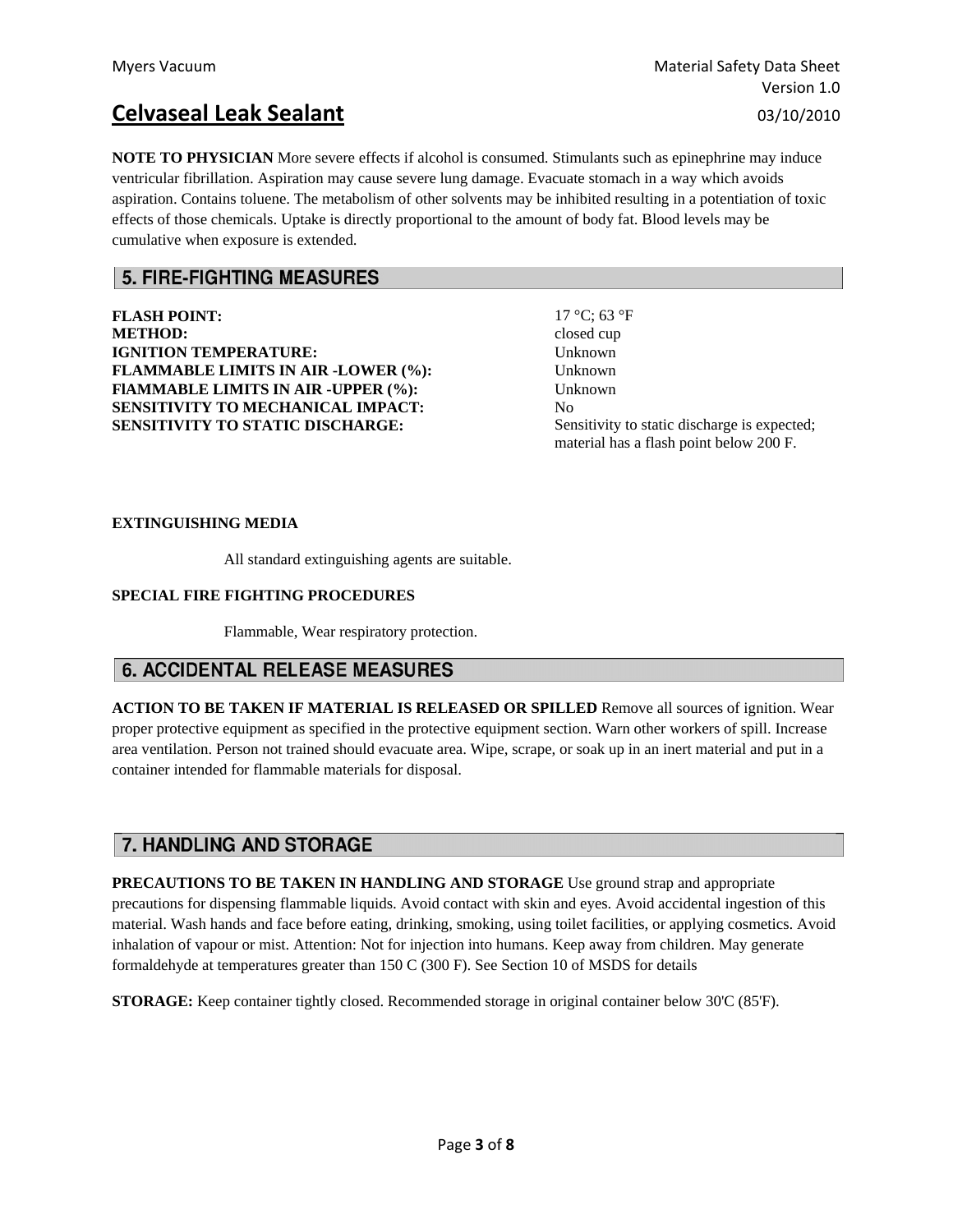# 8. EXPOSURE CONTROLS / PERSONAL PROTECTION

**RESPIRATORY PROTECTION:** If exposure limits may be exceeded or respiratory irritation is experienced, NIOSH/MSHA approved respiratory protection should be worn. A NIOSH/MSHA approved respirator with an organic vapor cartridge is generally acceptable. Supplied airrespirators may be required for high vapor concentrations. Respiratory protection must be provided in accordance with OSHA regulations (see 29 CFR 1910.134).

**PROTECTIVE GLOVES:** Rubber or plastics gloves

**EYE AND FACE PROTECTION:** Safety glasses with side-shields; Monogoggles.

### **OTHER PROTECTIVE EQUIPMENT:** Rubber apron

#### **Exposure Guidelines**

| <b>Component</b> | <b>CAS RN</b> | <b>Source</b>      | Value              |
|------------------|---------------|--------------------|--------------------|
| 2-Propanol       | 67-63-0       | OSHA Z1, PEL       | 400 ppm; 980 mg/m3 |
| 2-Propanol       | 67-63-0       | ACGIH, TWA         | 200 ppm            |
| 2-Propanol       | 67-63-0       | ACGIH, STEL        | 400 ppm            |
| 2-Propanol       | 67-63-0       | ACGIH, TWA         | 200 ppm            |
| 2-Propanol       | 67-63-0       | <b>ACGIH, STEL</b> | 400 ppm            |
| 2-Propanol       | 67-63-0       | ACGIH,             | Listed.            |
| 2-Propanol       | 67-63-0       | OSHA Z1,           | Listed.            |
| Toluene          | 108-88-3      | ACGIH, TWA         | 20 ppm             |
| Toluene          | 108-88-3      | OSHA Z2, TWA       | 200 ppm            |
| Toluene          | 108-88-3      | OSHA Z2, Ceiling   | 300 ppm            |
| Toluene          | 108-88-3      | OSHA Z2, MAX CONC  | 500ppm             |
| Toluene          | 108-88-3      | <b>ACGIH</b>       | Listed             |
| Toluene          | 108-88-3      | OSHA <sub>Z2</sub> | Listed             |

Absence of values indicates none found PEL -OSHA Permissible Exposure Limit; TLV -ACGIH Threshold Limit Value; TWA -Time Weighted Average OSHA revoked the Final Rule Limits of January 19, 1989 in response to the 11th Circuit Court of Appeals decision (AFL-CIO v. OSHA) effective June 30, 1993. See 29 CFR 1910.1000 (58 FR 35338).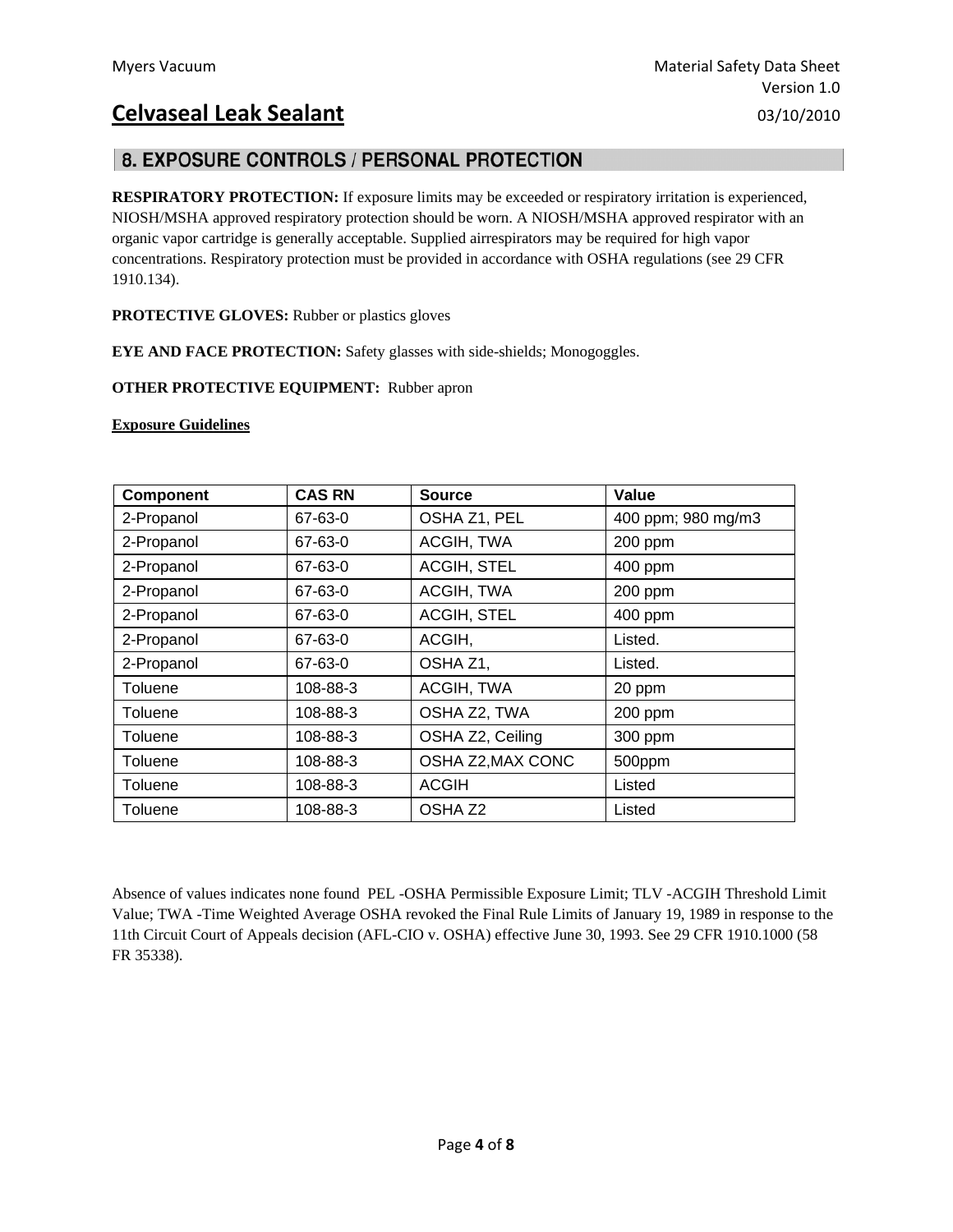## 9. PHYSICAL AND CHEMICAL PROPERTIES

**BOILING POINT -C & F:** Not applicable **VAPOR PRESSURE (20 C) (MM HG): VAPOR DENSITY (AIR=1):** No data available **FREEZING POINT:**  $\blacksquare$ **MELTING POINT:** Not applicable the state of the state of the state of the state of the state of the state of the state of the state of the state of the state of the state of the state of the state of the state of the stat **PHYSICAL STATE:** Liquid **ODOR: and aromatic one of the contract of the contract of the contract of the contract of the contract of the contract of the contract of the contract of the contract of the contract of the contract of the contract COLOR:** COLOR: Clear to Amber **SPECIFIC GRAVITY (WATER=1):**  $1.14$ **DENSITY:** ca. 1.138 g/cm3 **ACID / ALKALINITY (MEQ/G):** ESS.NEUT **pH:**  $\blacksquare$ **VOLATILE ORGANIC CONTENT (VOL):** 20.00 %(m) **SOLUBILITY IN WATER (20 C):** Insoluble **SOLUBILITY IN ORGANIC SOLVENT (STATE SOLUBILITY IN ORGANIC SOLVENT** (STATE Soluble in toluene **SOLVENT): VOC EXCL. H2O & EXEMPTS (G/L):** 237

## **10. STABILITY AND REACTIVITY**

**STABILITY:** Stable

**HAZARDOUS POLYMERIZATION:** Will not occur.

**HAZARDOUS THERMAL DECOMPOSITION / COMBUSTION PRODUCTS** Carbon dioxide (CO2); Formaldehyde; Carbon monoxide; this product contains methylpolysiloxanes which can generate formaldehyde at approximately 300 degrees Fahrenheit (150'C) and above, in atmospheres which contain oxygen. Formaldehyde is a skin and respiratory sensitizer, eye and throat irritant, acute toxicant, and potential cancer hazard. A MSDS for formaldehyde is available.

**INCOMPATIBILITY (MATERIALS TO AVOID):** Reducing agents Contact with oxidizing agents.

**CONDITIONS TO AVOID:** Keep away from heat and sources of ignition. Avoid any source of ignition due to flammability.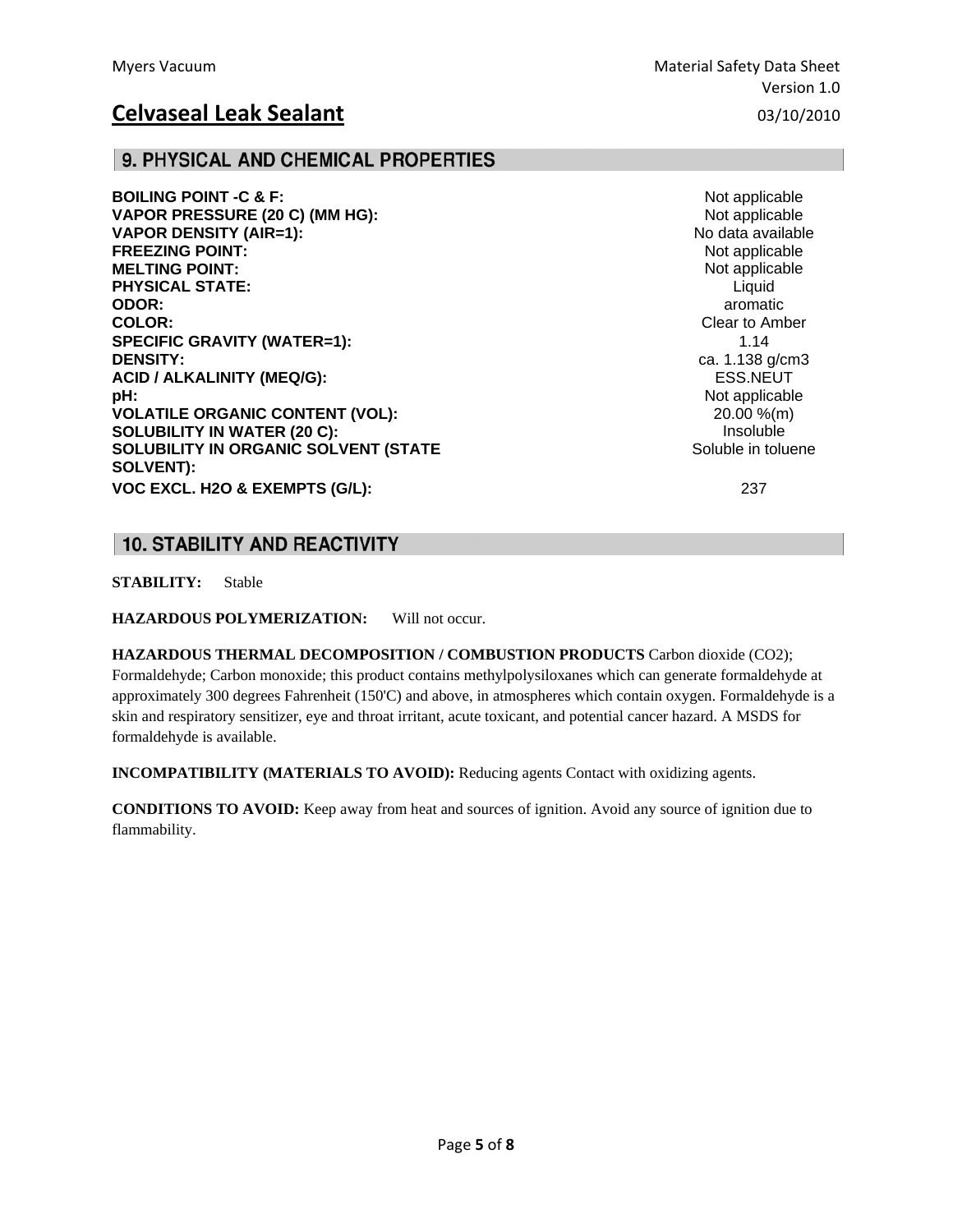## **11. TOXICOLOGICAL INFORMATION**

**ACUTE ORAL:** Remarks: Not applicable.

**ACUTE DERMAL:** Remarks: Not applicable.

**ACUTE INHALATION:** Remarks: Not applicable.

**OTHER:** None.

**MUTAGENICITY:** Unknown

**OTHER EFFECTS OF OVEREXPOSURE** More severe effects if alcohol is consumed., Health hazards listed in this MSDS apply to the component toluene., The metabolism of other solvents may be inhibited resulting in a potentiation of toxic effects of those chemicals. Uptake is directly proportional to the amount of body fat. Blood levels may be cumulative when exposure is extended.

## **12. ECOLOGICAL INFORMATION**

**ECOTOXICITY:** No data available

**CHEMICAL FATE:** No data available

## **13. DISPOSAL CONSIDERATIONS**

**DISPOSAL METHOD** Disposal should be made in accordance with federal, state and local regulations., Incineration recommended in approved incinerator according to federal, state, and local regulations.

## **14. TRANSPORT INFORMATION**

| <b>DOT SHIPPING NAME:</b>  | Resin solution |
|----------------------------|----------------|
| <b>DOT HAZARD CLASS:</b>   | 3              |
| <b>DOT LABEL (S):</b>      | 3              |
| <b>UN/NA NUMBER:</b>       | UN1866         |
| <b>PACKING GROUP:</b>      | Ш              |
| <b>IMDG SHIPPING NAME:</b> | Resin solution |
| <b>CLASS:</b>              | 3              |
| <b>IMDG-LABELS:</b>        | 3              |
| <b>UN NUMBER:</b>          | UN1866         |
| <b>PACKING GROUP:</b>      | Ш              |
| <b>EMS No:</b>             | $F-E$ ; S-E    |
| IATA:                      | Resin solution |
| <b>CLASS:</b>              | 3              |
| <b>ICAO-LABELS:</b>        | 3              |
| <b>UN NUMBER:</b>          | <b>UN1866</b>  |
| <b>PACKING GROUP:</b>      | Ш              |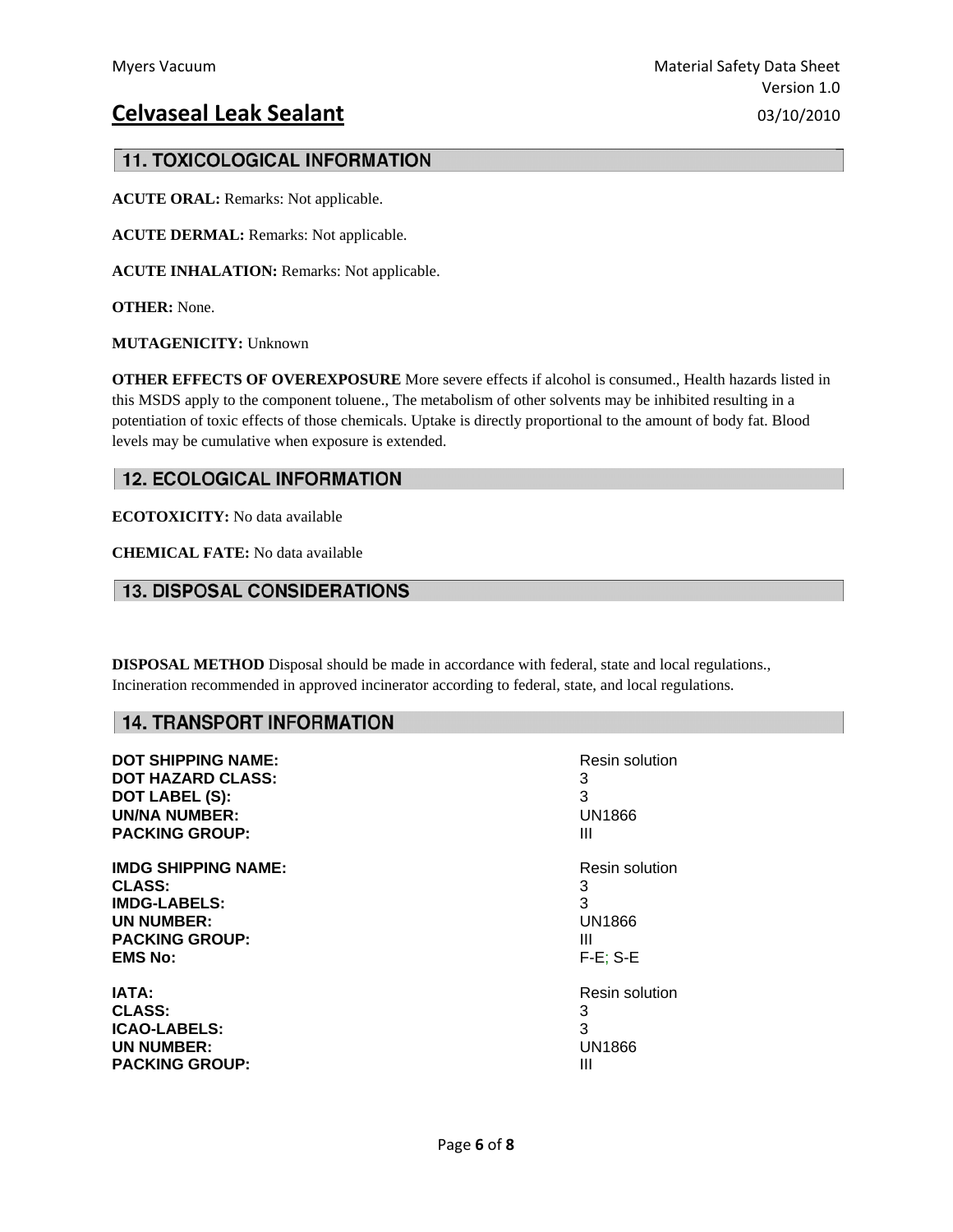# **15. REGULATORY INFORMATION**

| <b>Inventories</b>                                                 |                                              |                   |
|--------------------------------------------------------------------|----------------------------------------------|-------------------|
| Canada DSL Inventory                                               | y (Positive listing)                         |                   |
| Japan Inventory of Existing &<br>New Chemical Substances<br>(ENCS) | y (Positive listing)                         |                   |
| Korea Existing Chemicals<br>Inventory (KECI)                       | y (Positive listing)                         |                   |
| China Inventory of Existing<br><b>Chemical Substances</b>          | y (Positive listing)                         |                   |
| Australia Inventory of Chemical<br>Substances (AICS)               | y (Positive listing)                         |                   |
| Philippines Inventory of<br><b>Chemicals and Chemical</b>          | y (Positive listing)                         |                   |
| Substances (PICCS)                                                 |                                              |                   |
| <b>TSCA list</b><br>EU list of existing chemical<br>substances     | y (Positive listing)<br>y (Positive listing) | On TSCA Inventory |
| Canada NDSL Inventory                                              | n (Negative listing)                         |                   |

#### **US Regulatory Information:**

#### **SARA (311,312) HAZARD CLASS**

#### **Acute Health Hazard; Chronic Health Hazard; Fire Hazard:**

SARA (313) CHEMICALS

### **Canadian Regulatory Information**

### **WHMIS HAZARD CLASS**

Flammable Liquid, D2B TOXIC MATERIALS

#### **CALIFORNIA PROPOSITION 65**

 WARNING! This product contains a chemical known in the State of California to cause cancer. 108-88-3, Toluene.